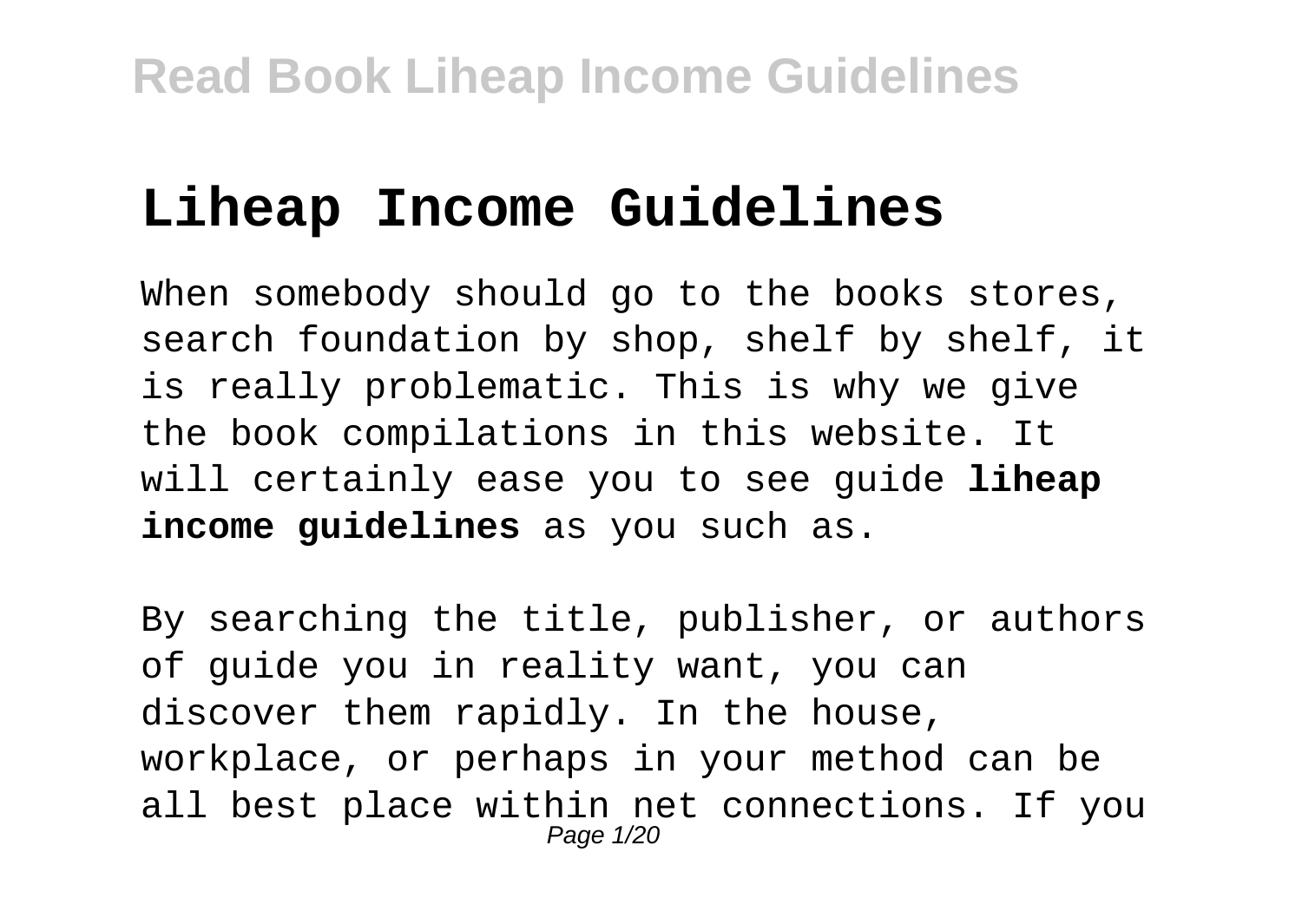goal to download and install the liheap income guidelines, it is certainly simple then, back currently we extend the member to purchase and create bargains to download and install liheap income guidelines suitably simple!

Low Income Home Energy Assistance Program (LIHEAP) The Low Income Home Energy Assistance Program (LIHEAP) Low Income Home Energy Assistance \u0026 Utility Assistance with Your Electric Bill

Low Income Home Energy Assistance Program (LIHEAP). It's important! Foothills Utilities Page 2/20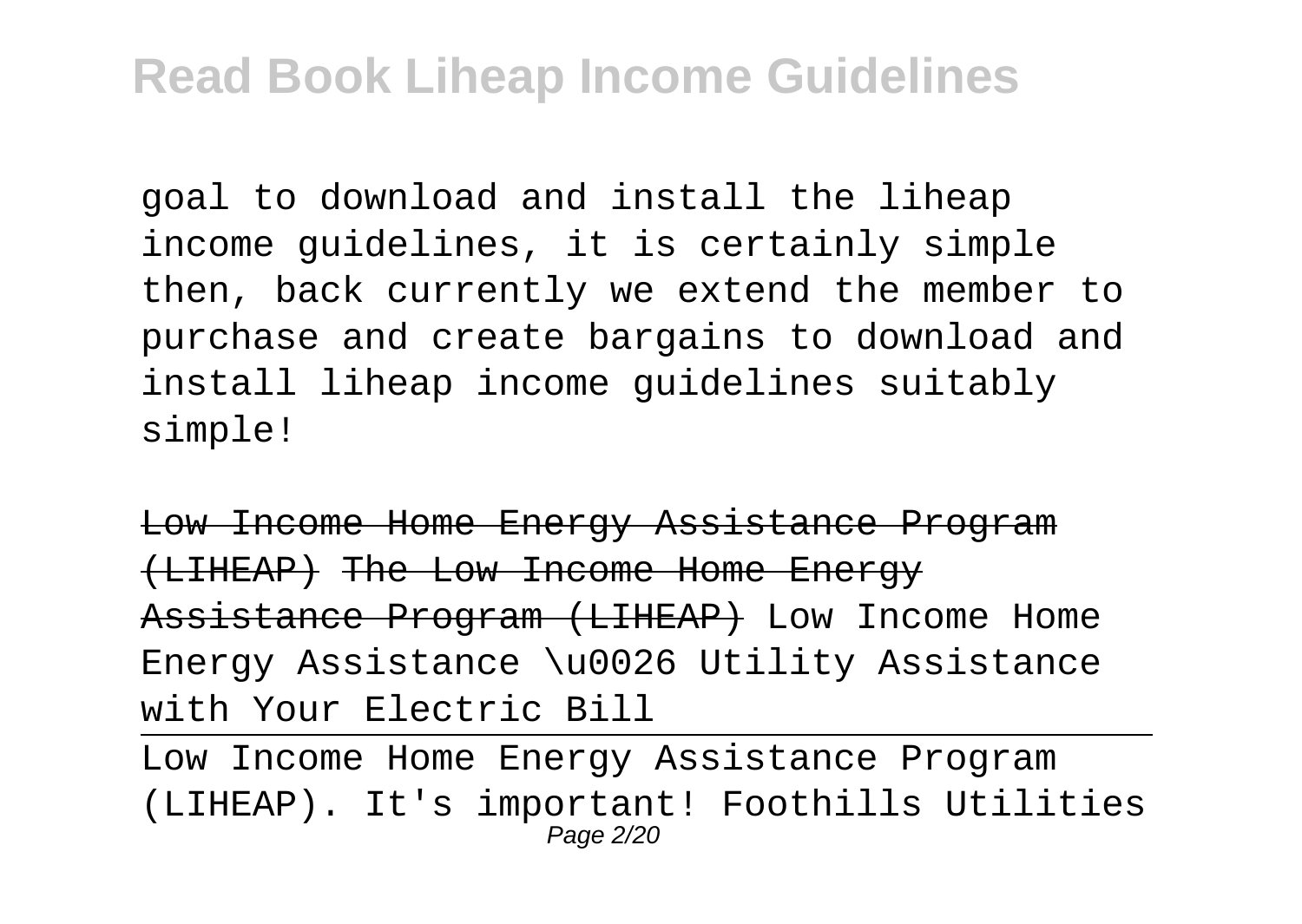Introduce Energy Assistance Program LIHEAP Low-Income Home Energy Assistance Program: LIHEAP **COVID-19 Assistance Programs: Up to \$1,000 with LIHEAP** LIHEAP Can Help Pay Energy Bills LIHEAP Informational Video

Low-income Energy Assistance Program / LEAP / Facing Disconnection/ Electricity / Ontario Government How to apply for Low Income Home Energy Assistance (LIHEAP) in Sioux City, IA Apply To 2 of 200 Gov't Grants Available for Home Repair, Rehab and Remodeling Pandemic EBT | November 2020 Max Allotment THIS WEEK !! Second STIMULUS Check Update + \$1800 PAYM Unemployment Update [10 31] \$1,000 GRANTS Per Page 3/20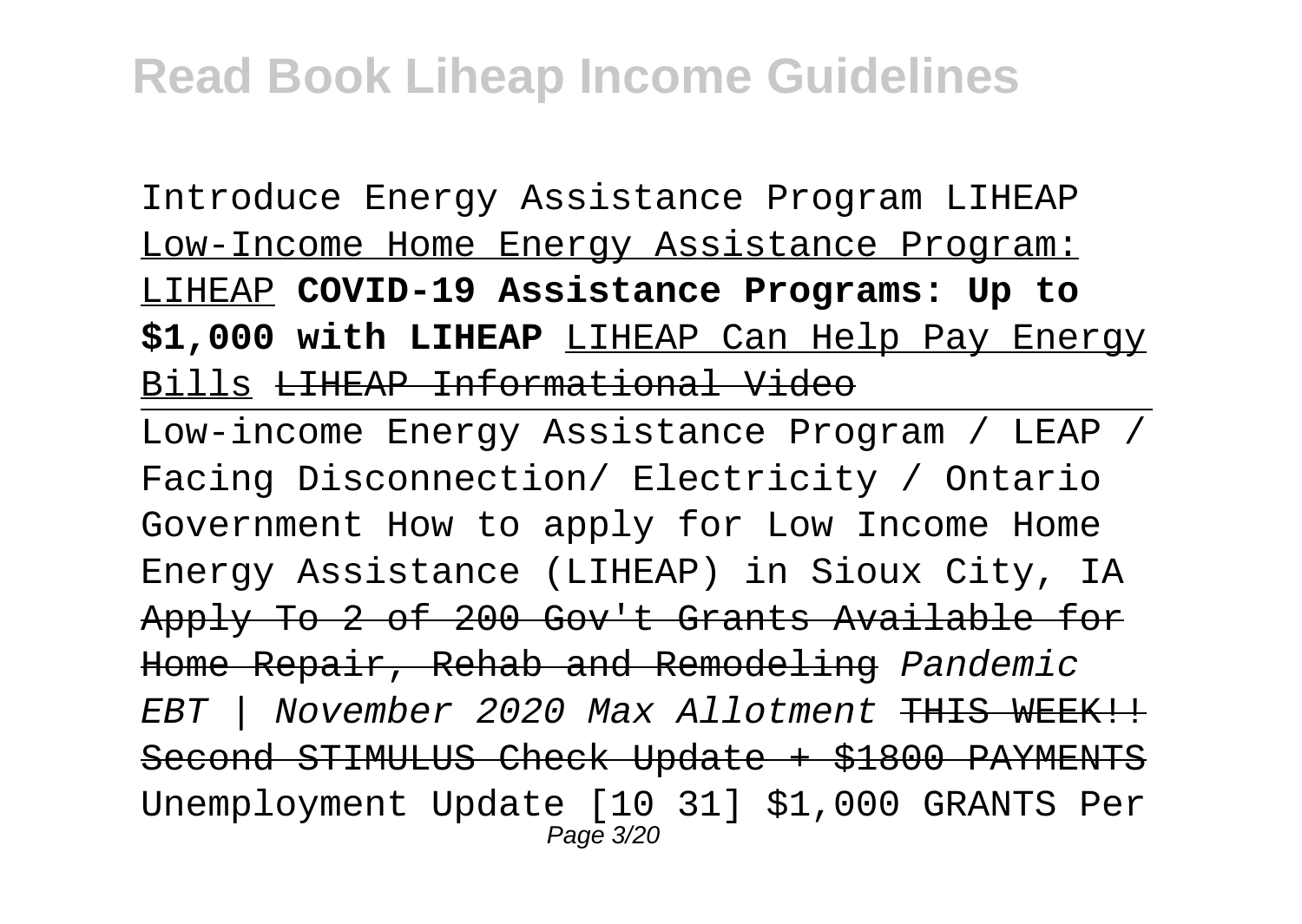person \$375 Direct Payment EXTRA Unemployment Benefits Apply for These Grants Tomorrow: \$50K for Biz, \$1K for Cash, \$2K for Textbooks, 10 Mo Job at Home How to Get Low Income Housing Fast - Housing Waiting List Secrets Stimulus Signed Into LAW! Checks Sent Approved! 2nd Second Stimulus Check Update Today Unemployment Monthly Budget with Me November 2020 | Family Budget Planning Real Numbers 5 Simple Tricks to Lower Your Energy Bill 50% or MORE Guaranteed! P EBT Disbursements | Emergency Snap benefits dates | P EBT Second round | Work from home NJ Down Payment Assistance Program - COVID-19 Update Page 4/20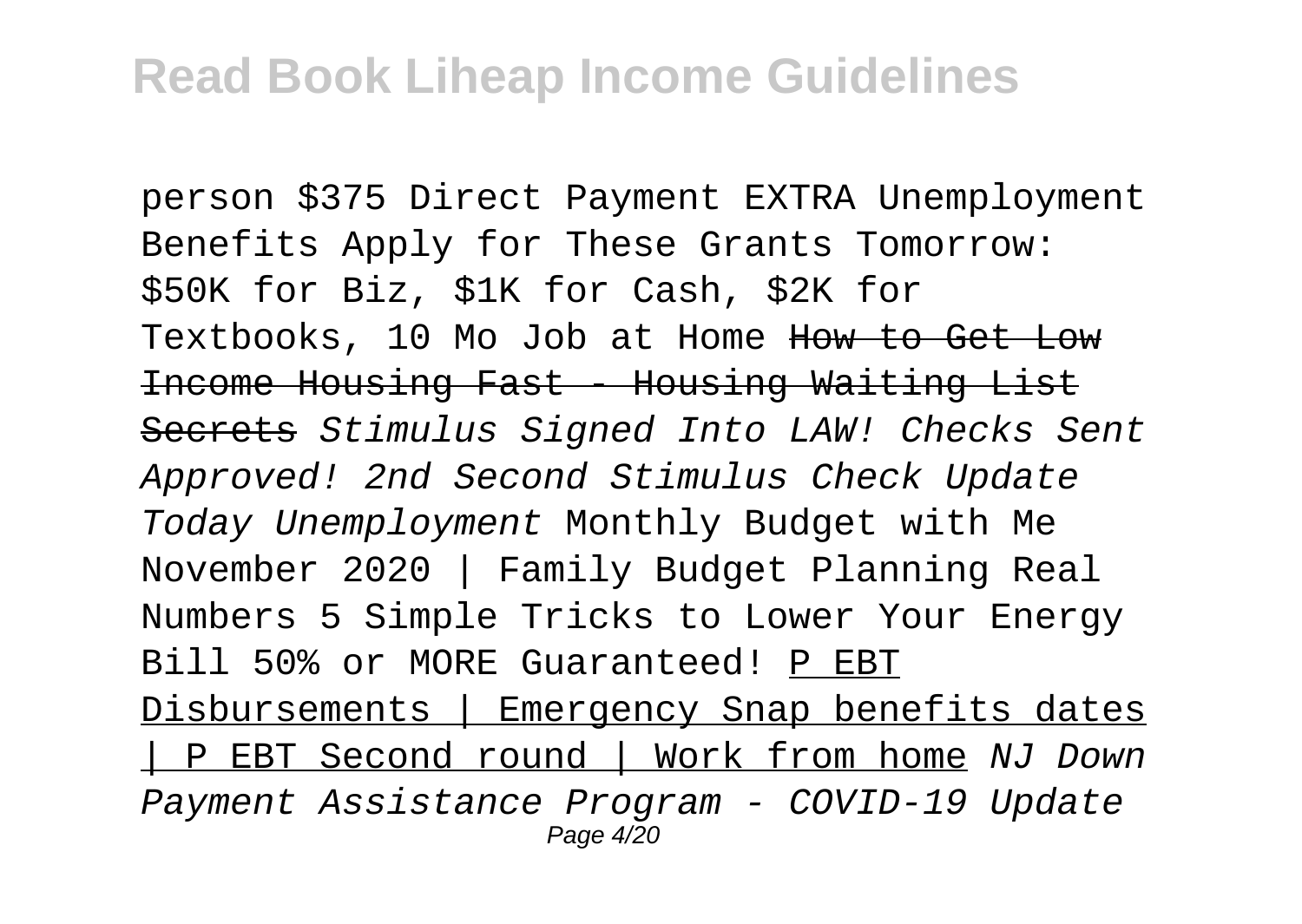LIHEAP Program Extended @LouMetroRCS How Does SNAP Energy Assistance Work? LIHEAP Webinar on Cost Allocation United Services CAA + LIHEAP energy assistance - Kansas City LIHEAP problem leaves GA Power customers in the dark LIHEAP - Low Income Home Energy Assistance - It works <del>LIHEAP - Low Income Energy</del> Assistance Program STL LIVE - Low Income Home Energy Assistance Program - 1 of 2 Liheap Income Guidelines Income Guidelines The LIHEAP statute establishes 150 percent of the poverty level as the maximum income level allowed in determining LIHEAP income eligibility, except Page 5/20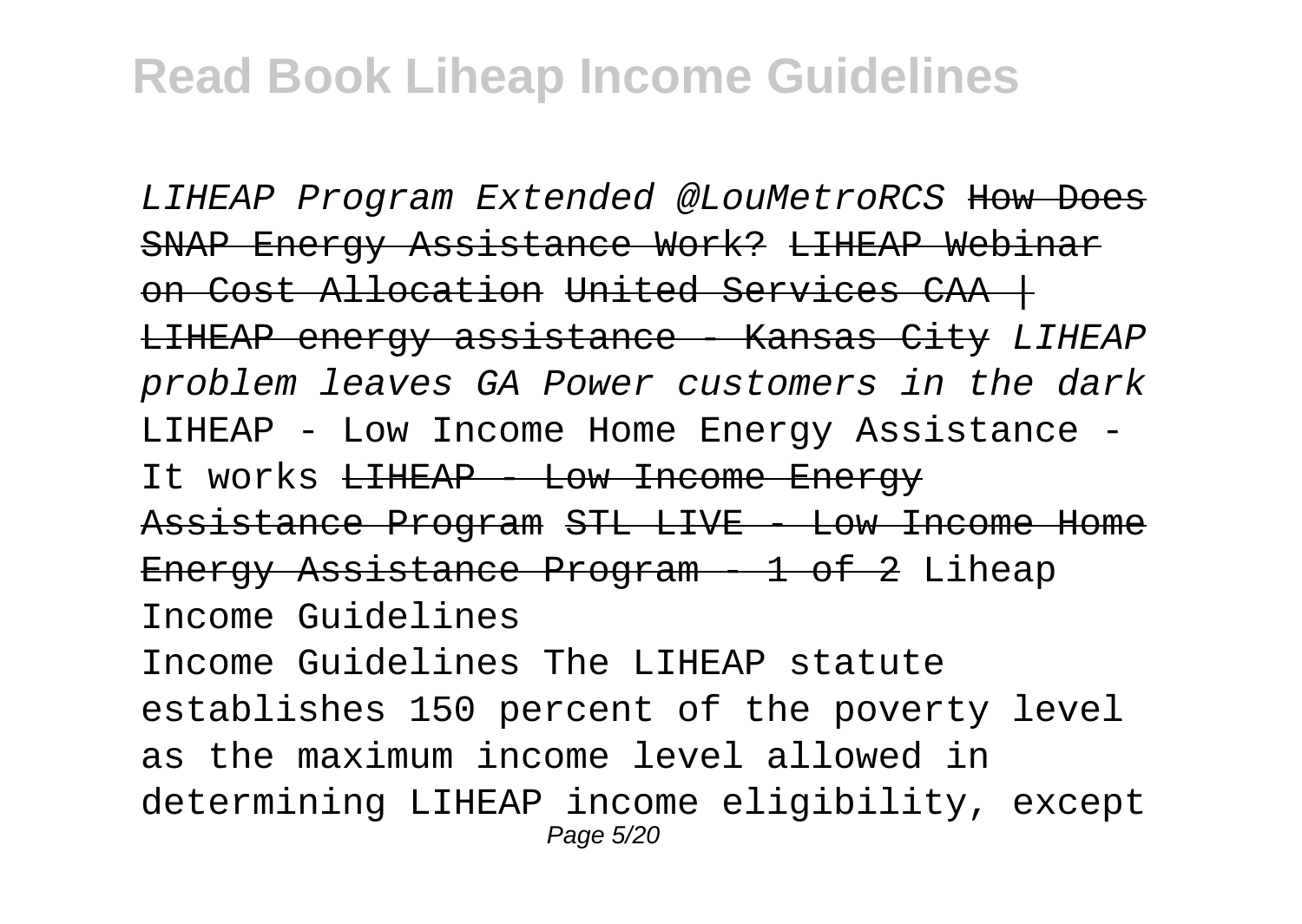where 60 percent of state median income is higher. Income eligibility criteria for LIHEAP may not be set lower than 110 percent of the poverty.

LIHEAP Service Eligibility Guidelines | Office of ... The 2020-2021 Low-Income Home Energy Assistance Program will open on November 2, 2020 and is scheduled to close on April 9, 2021. About the Program The Low Income Home Energy Assistance Program (LIHEAP) helps families living on low incomes pay their heating bills in the form of a cash grant. Page 6/20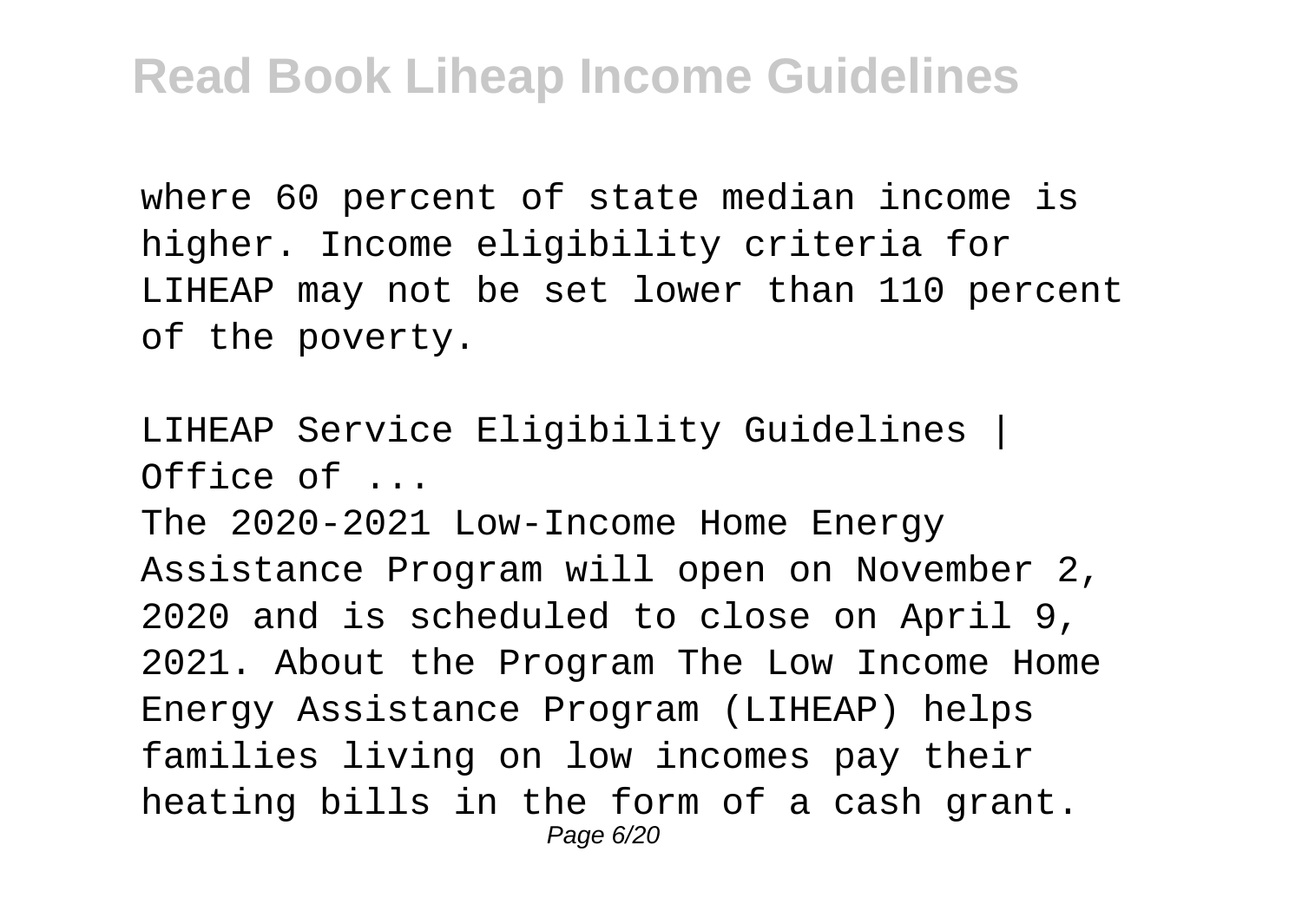LIHEAP - Department of Human Services LIHEAP (Low-Income Home Energy Assistance Program) Income Guidelines (October 1, 2020 - September 30, 2021) The total household income for an applicant must be at or below 175% of the 2020 federal poverty guidelines which are listed below: \* For households with more than eight members, add \$7,840 annually for each additional member.

LIHEAP and WAP Income Guidelines | Iowa Department of ... Federal Income Eligibility Range. All LIHEAP Page 7/20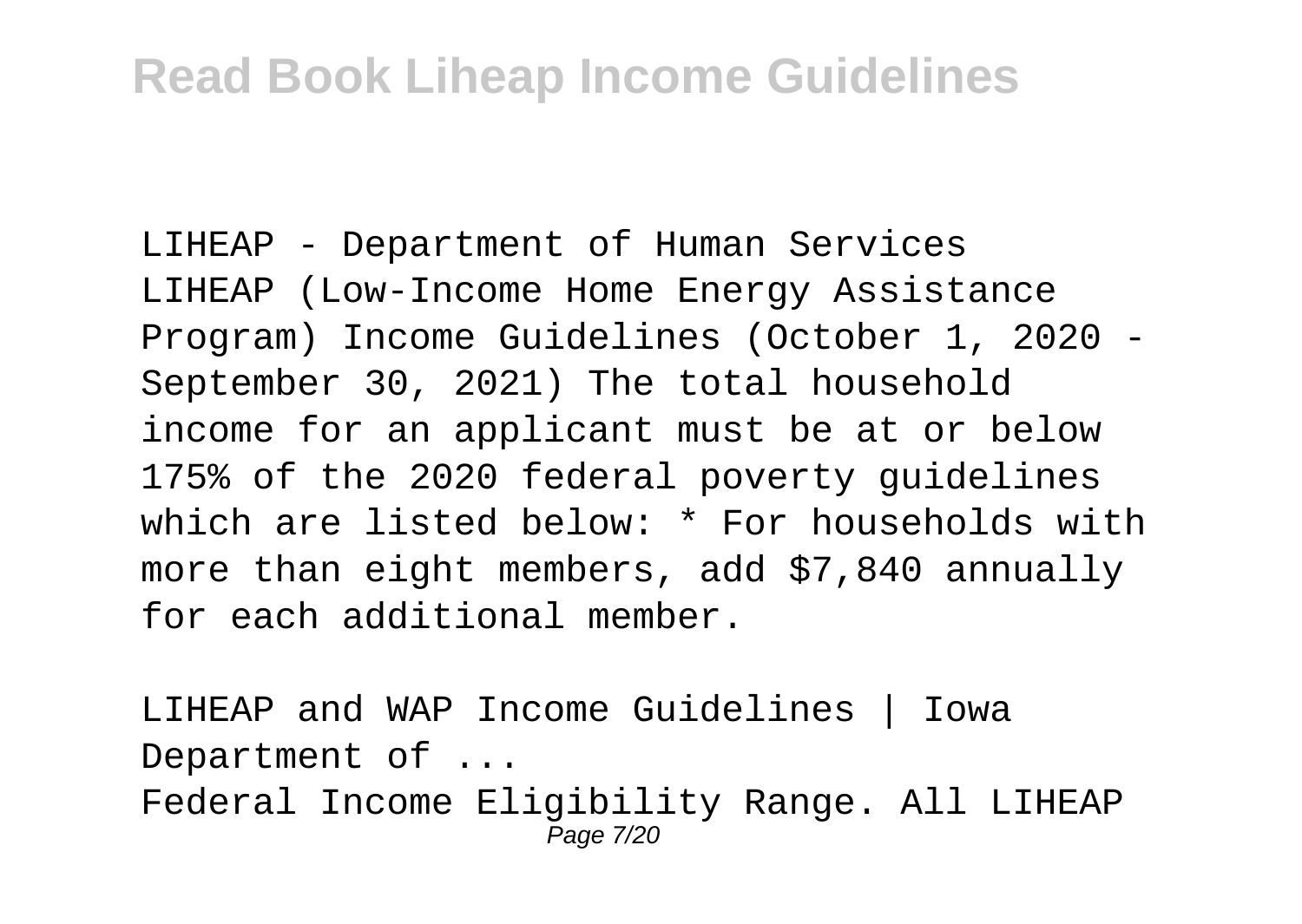grantees must set their income-eligibility criteria between 110 percent of these guidelines and the greater of (1) 150 percent of these guidelines; and (2) 60 percent of SMI. These limits are shown in Attachment 2. Household

LIHEAP IM-2020-01 HHS Poverty Guidelines for Optional Use ...

Federal Income Eligibility Range . All LIHEAP grantees must set their income-eligibility criteria between 110 percent of these guidelines and the greater of (1) 150 percent of these guidelines; and (2) 60 percent of Page 8/20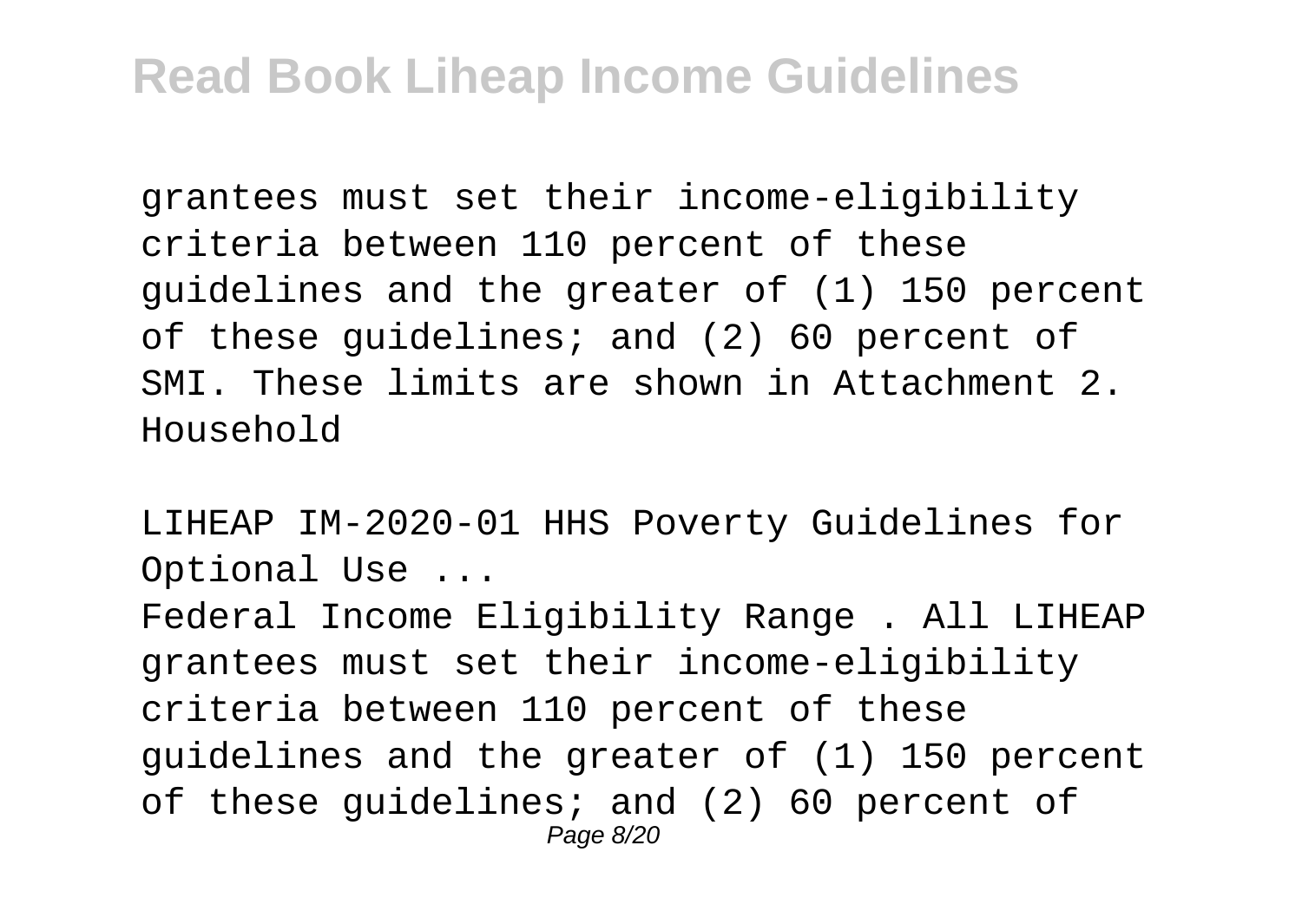State Median Income (SMI). The HHS Poverty Guidelines limits are shown in Attachment 2. Household

LIHEAP IM 2019-01 HHS Poverty Guidelines FY 2019 | Office ... 2020 LIHEAP Income Eligibility. Monthly Income. 1. \$2,296.93. 2. 3. \$3,710.42. 4.

LIHEAP Income Eligibility - California Download statewide LIHEAP application here. File your application online here Low Income Guidelines - 2020-2021 . Primary Grants are based on income, family size, fuel type and Page 9/20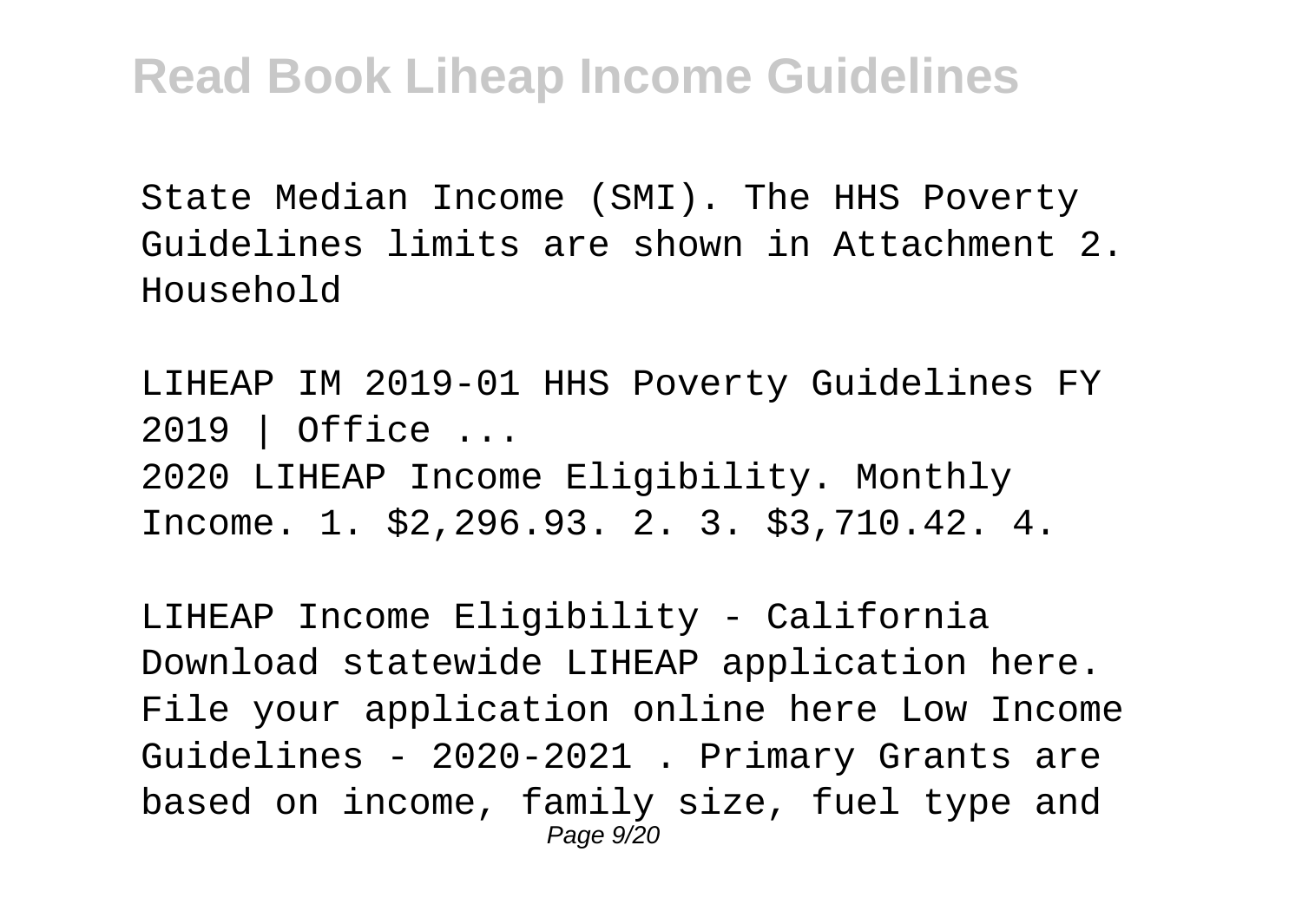minimum delivery requirements. List of Required Documents & Forms to Apply: 1. Primary Applicant (Person whose name is on the Heating Bill or Fuel Ticket): Social ...

Low Income Home Energy Assistance Program (LIHEAP)

Every state must set LIHEAP income guidelines each year according to the Department of Human Health Services Poverty Guidelines and State Median Estimates issued on the Federal Register. States must set a maximum income level based on household size and the federal poverty level. These income limits cannot Page 10/20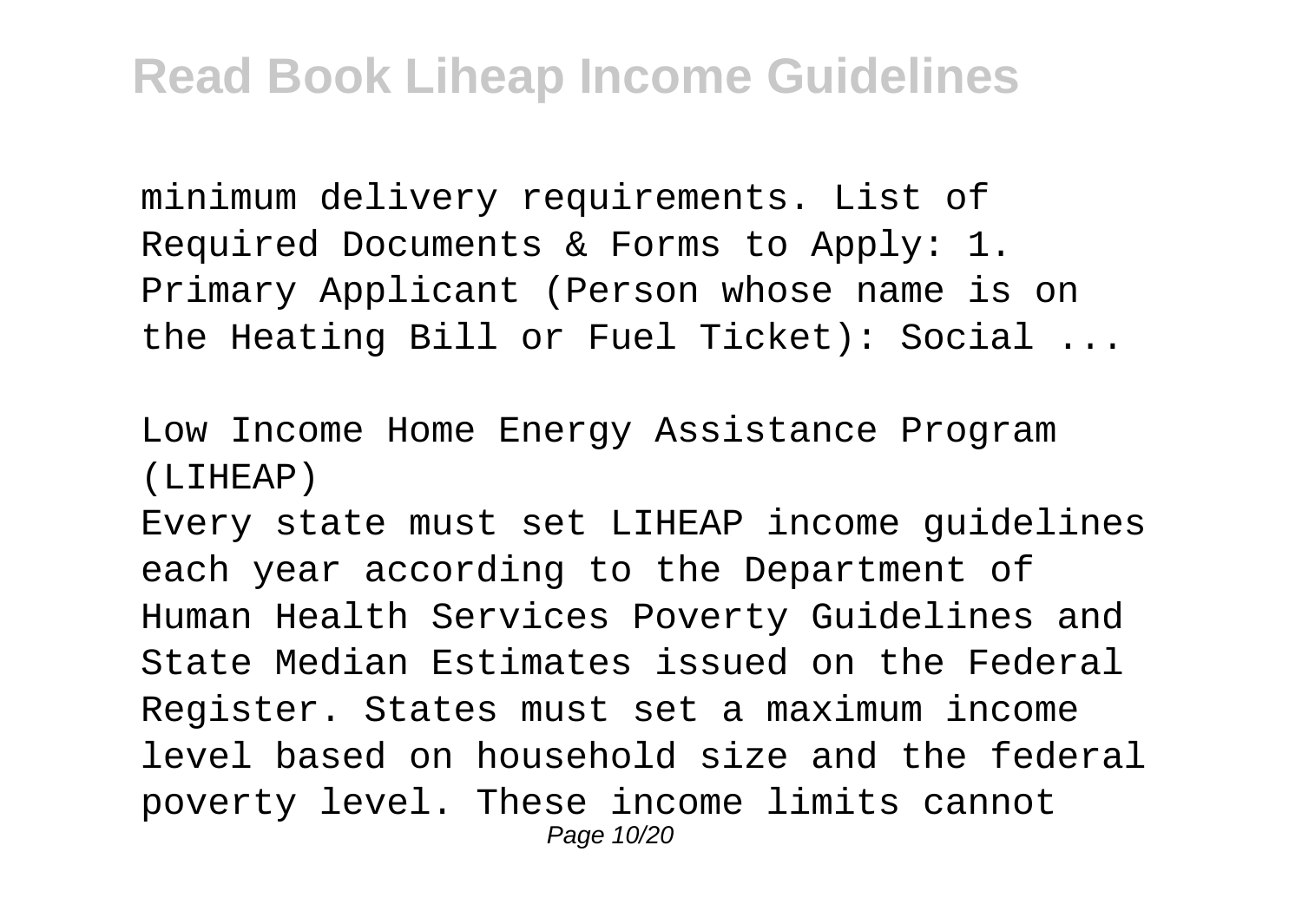exceed a certain percentage of the federal poverty level.

Learn About LIHEAP Requirements | https://liheapassistance.org The LIHEAP program in your community determines if your household's income qualifies for the program. You must be a resident of the state of Pennsylvania and you must need financial assistance with home energy costs. \*For households with more than eight people, add \$6,720 per additional person.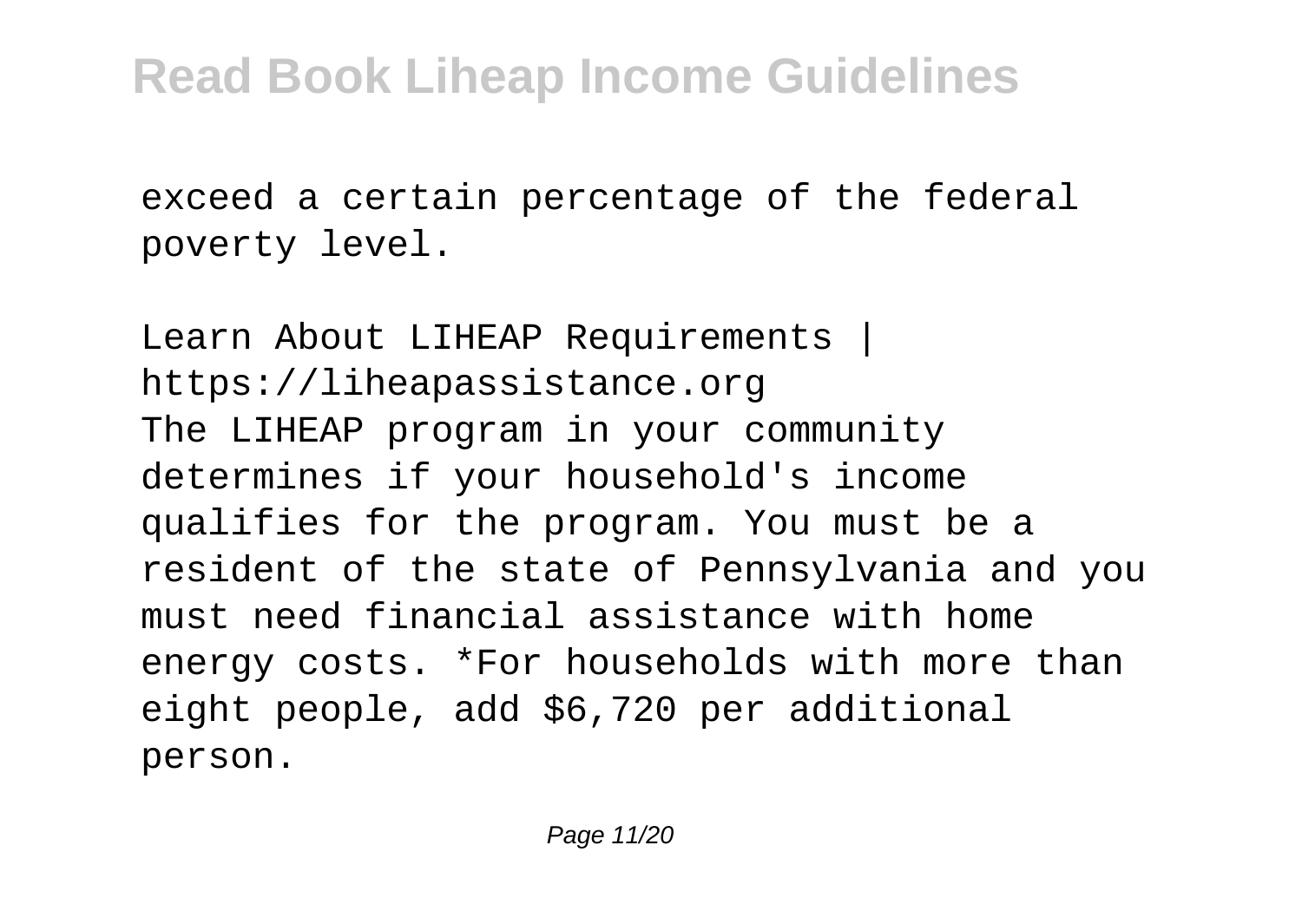Pennsylvania Low Income Home Energy Assistance Program ...

The Low Income Home Energy Assistance Program (LIHEAP) does not provide direct grants to individuals; LIHEAP does not charge a fee for receiving a grant. If you receive a message offering you a LIHEAP grant or requesting a fee, please contact the U.S. Department of Health and Human Services (HHS) Fraud Hotline at 1-800-447-8477.

Low Income Home Energy Assistance Program (LIHEAP ...

1401 Airport Parkway, Suite 300 Cheyenne, WY Page 12/20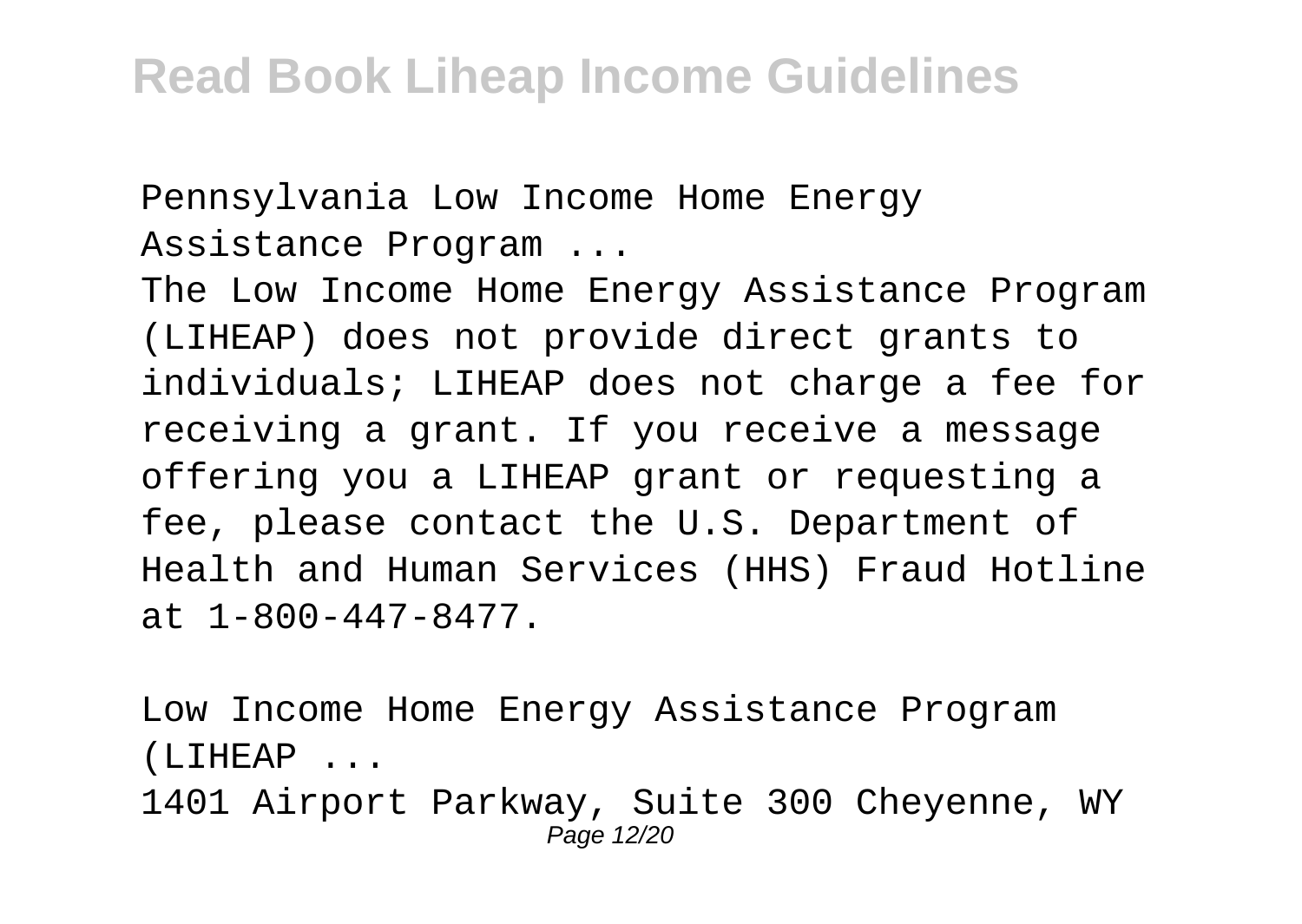82001

Income Guidelines - Wyoming Low Income Energy Assistance ...

income limits updated? October 1 October 1 October 1 Capped at: \$1,800 per year for gas and electricity Cap varies and grant is for all fuel types \$750 per utility for gas and electricity \$225 per year for gas and electricity combined 1 If a household is income -eligible for USF, the household is also automatically incomeeligible for LIHEAP.

2019-2020 State of New Jersey Energy Page 13/20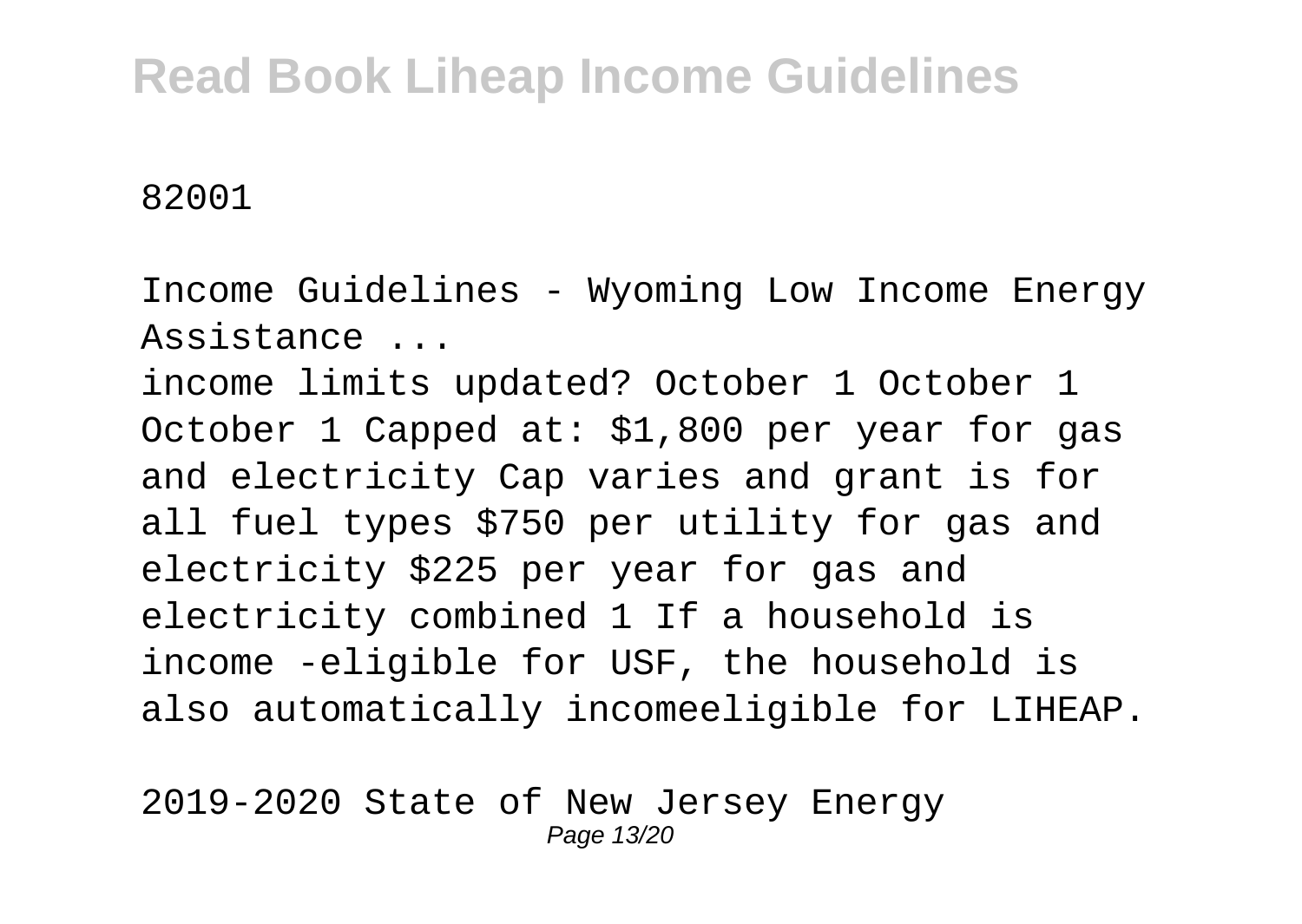Assistance Programs Applicants must be Jefferson County residents with a household income at or below 60% of the Kentucky State income guidelines. The LIHEAP Summer Cooling Program is separated into two components, Subsidy and Crisis, to assist with electric cost.

Low Income Home Energy Assistance Program (LIHEAP ...

The Illinois Low Income Home Energy Assistance Program (LIHEAP) is designed to assist eligible low income households pay for winter energy services. LIHEAP will provide a Page 14/20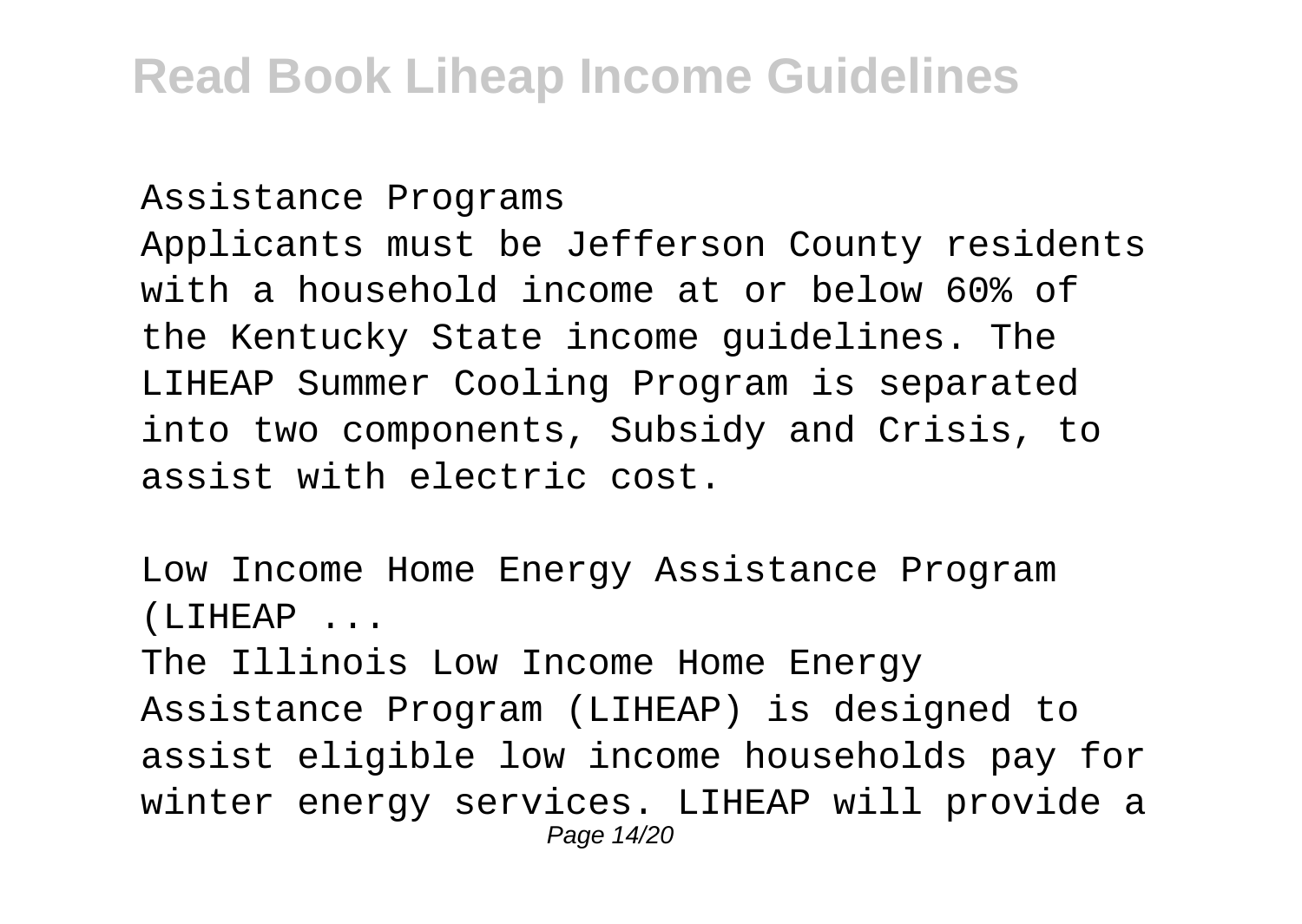one-time benefit to eligible households to be used for energy bills. The Determine your eligibility for this benefit

Illinois Low Income Home Energy Assistance Program ... 2020 LOW INCOME HOME ENERGY ASSISTANCE PROGRAM (LIHEAP APPLICATION) The Community Action Agency's Low Income Home Energy Assistance Program (LIHEAP) is able to assist Broward County residents with gross household incomes at or below 150% of the federal poverty level.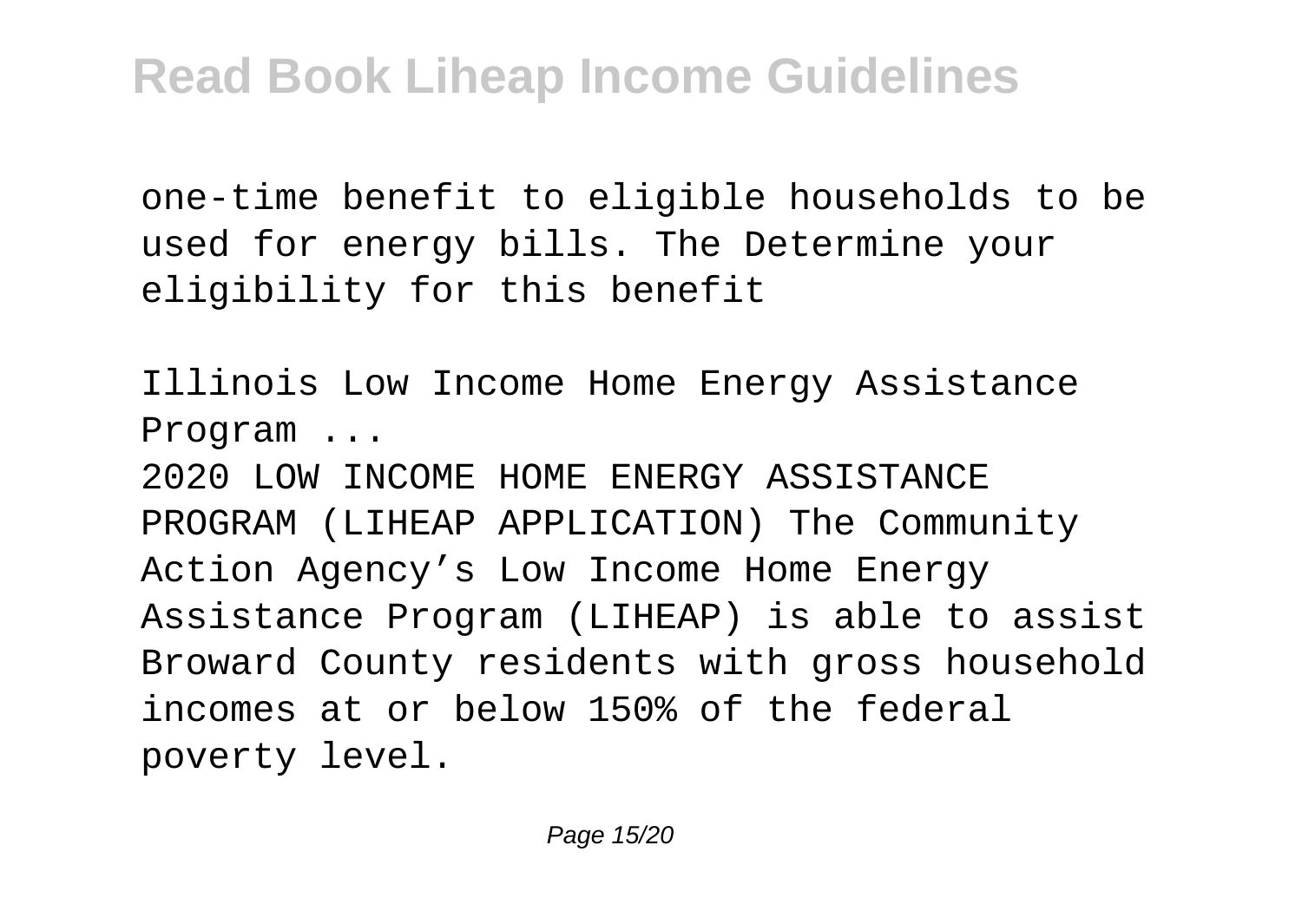Low Income Home Energy Assistance Program 2020 (LIHEAP ...

LIHEAP benefits are calculated on income, household size, the fuel type and the heating region where you live. You must include all people who live your home or apartment and their income. Click on the "Display Table" button and the benefit table for your county and the type of fuel you use is displayed. Select the correct yearly income range and household size that applies to you.

Pennsylvania Department of Human Services-LIHEAP Benefit ...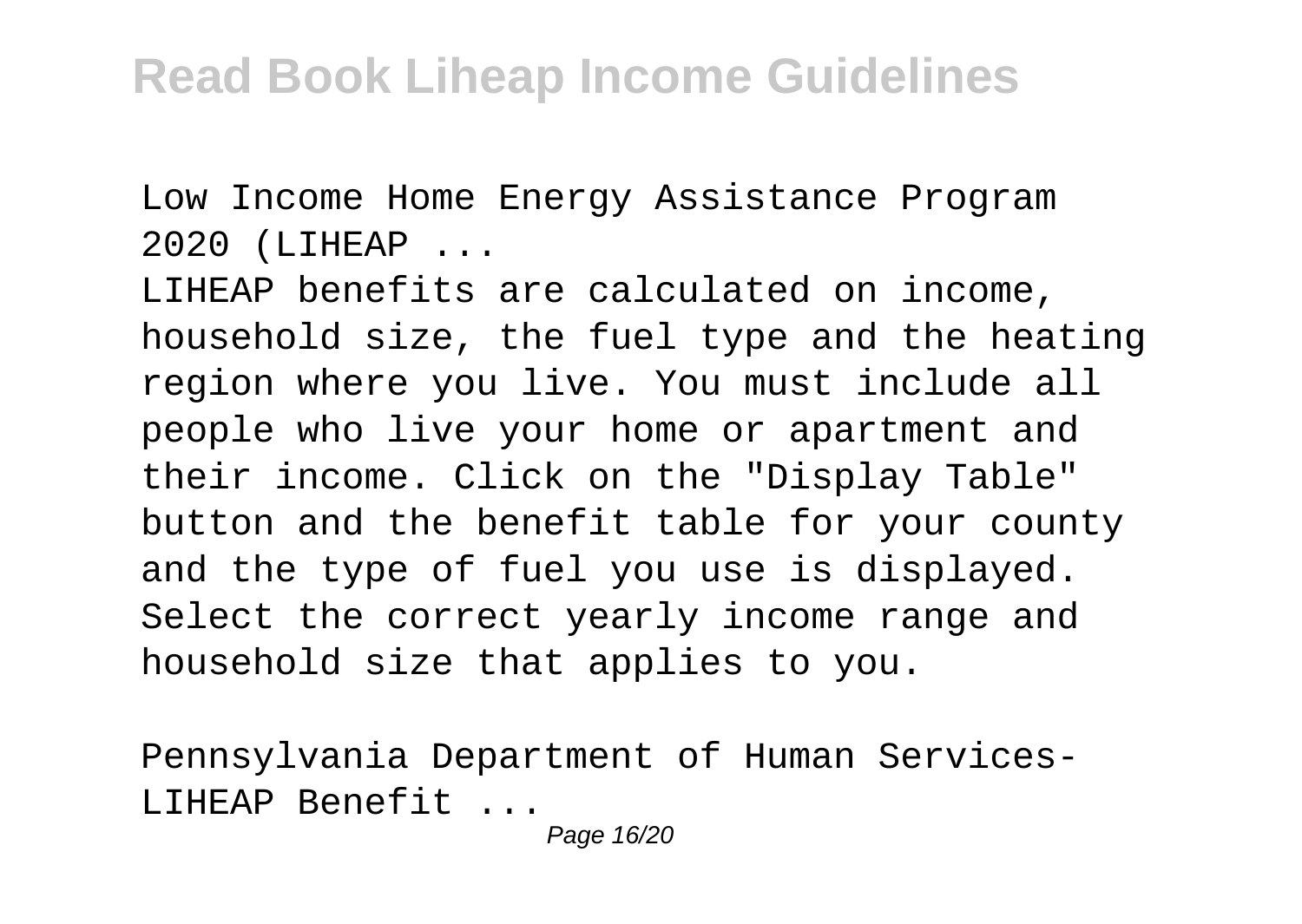LIHEAP grantees may set their programs' income eligibility criteria anywhere between 110 percent of FPG and this maximum.

LIHEAP IM-2020-02 State Median Income Estimates for ...

The Georgia Low Income Home Energy Assistance Program (LIHEAP), is a Federally-funded program that helps low-income households with their home energy bills. This assistance can reduce the risk of health and safety problems such as illness, fire, or disconnection.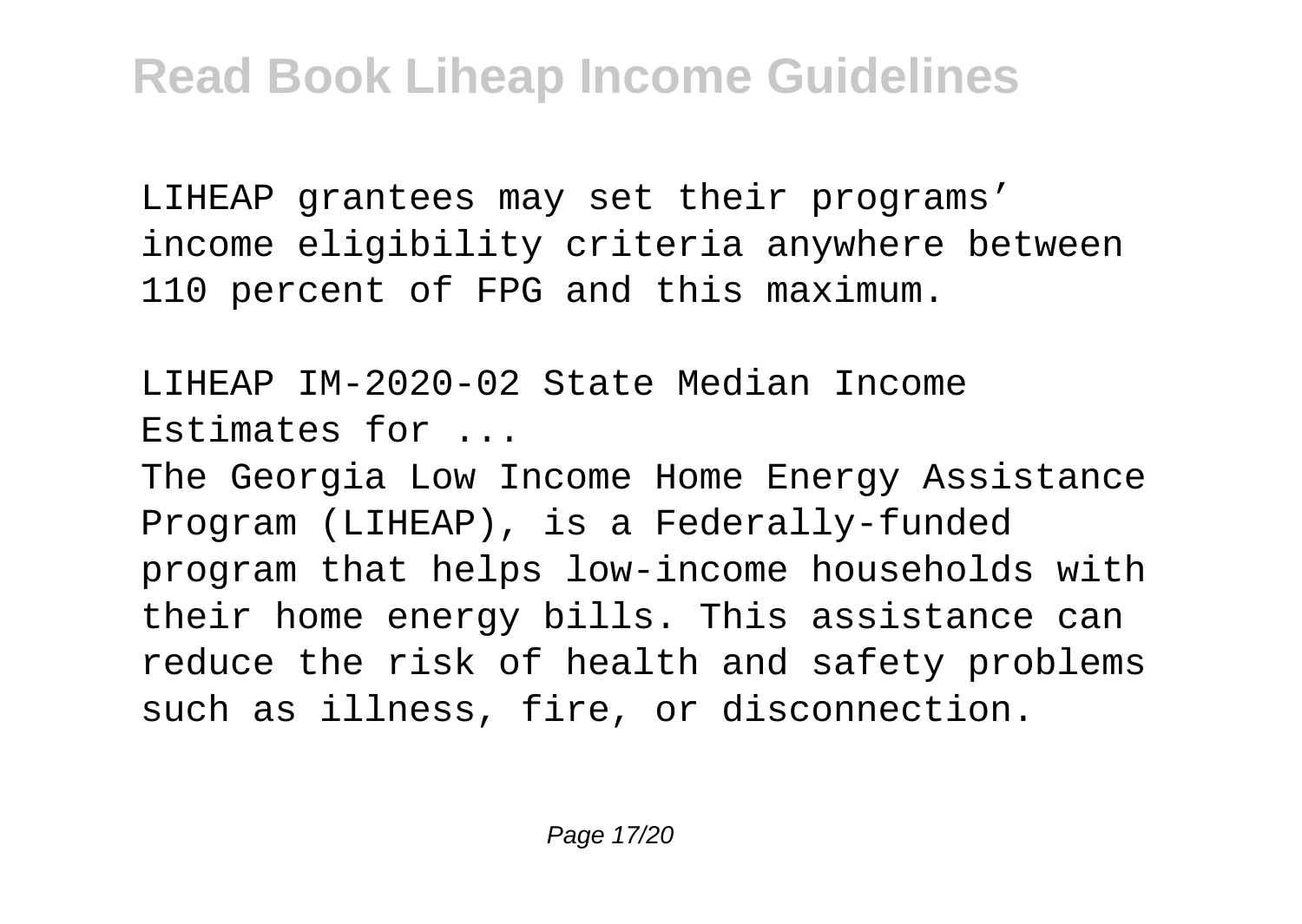State Plan and Application for the Low-Income Home Energy Assistance Program, Public Law 97-35, as Amended State Plan for the Low-Income Home Energy Assistance Program Low Income Home Energy Assistance Program ... State Plan Human Services Reauthorization Act of 1986 Low-income Home Energy Assistance Program ... State Plan Reauthorization of the Low-income Home Energy Assistance Act, 1984 The Promise of Adolescence How to Get Food Stamps, Welfare and Other Benefits Housing Choice Low-income Home Energy Assistance Programs Low-income Energy Assistance A Roadmap to Reducing Child Poverty Joint Page 18/20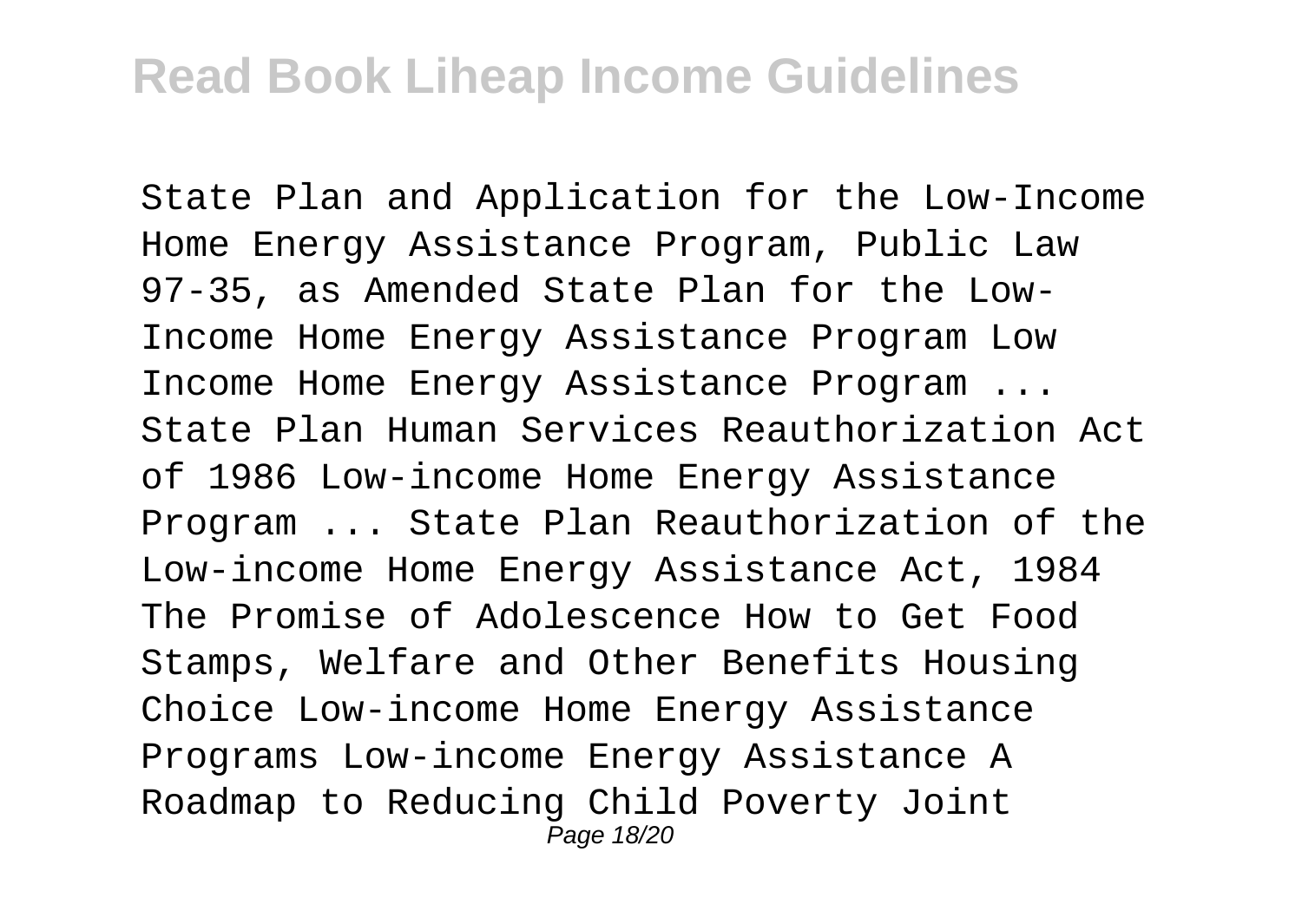Hearing on the Reauthorization of the Lowincome Home Energy Assistance Program Federal Benefits for Veterans, Dependents, and Survivors Departments of Labor, Health and Human Services, Education, and related agencies appropriations for 1985 Low Income Home Energy Assistance Program Understanding SSI (Supplemental Security Income) Departments Of Labor, Health And Human Services, Education, And Related..., Hearings... Part 2... Committee On Appropriations, House Of Representatives... 107th Congress, 2nd Session Low-income Home Energy Assistance Program (LIHEAP) State Plan Page 19/20